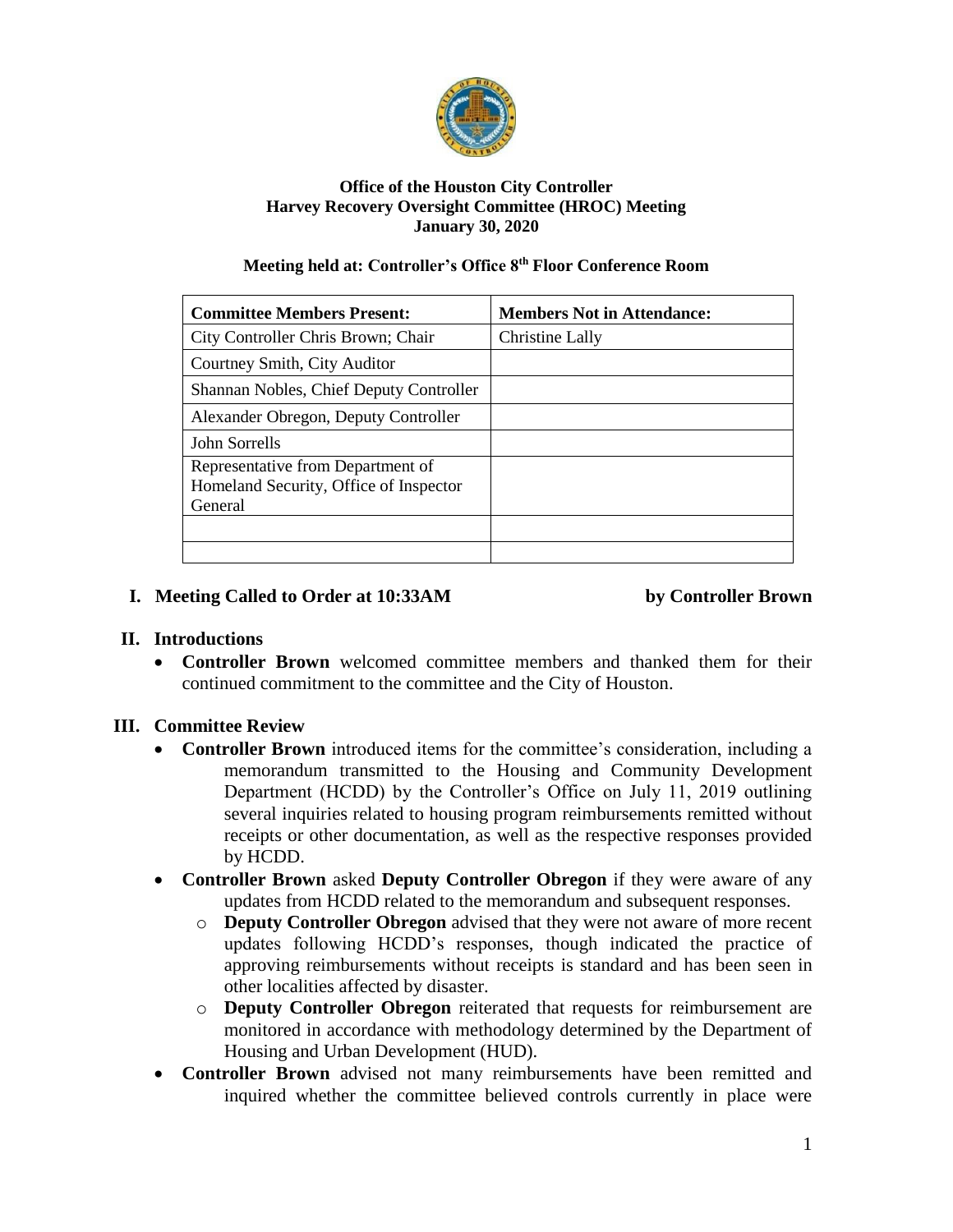adequate enough to identify potential abuse by volunteer groups seeking reimbursement without receipts, for example.

- o **Controller Brown** also inquired about the status of the Community Development Block Grant – Disaster Recovery (CDBG-DR) program and acknowledged that the City doesn't have excess cash to spend in anticipation of reimbursement requirements.
- o **Deputy Controller Obregon** advised that 34 individuals have received reimbursement, 206 have participated in the Homeowners Assistance Program (HoAP) or the Homebuyers Assistance Program, of which 56 households have participated in the Homebuyers Assistance Program solely.
- o **Controller Brown** reiterated the need to understand delays seen in the disbursement of funds for HoAP.
- **Chief Deputy Controller Nobles** brought the sixth footnote on the eighth page of the Monthly Financial Operating Report (MFOR) for the period ending November 30, 2019 to the committee's attention.
- **Chief Deputy Controller Nobles** advised that City Council, among other City stakeholders, have focused their attention on the requirement that the City of Houston replenish the Budget Stabilization Fund (BSF) ("rainy day fund") before the end of the current fiscal year after \$20 million was transferred in the wake of Harvey.
	- o **Controller Brown** thanked Chief Deputy Controller Nobles for making the comment and advised that roughly \$14 million outstanding was due to be transferred back to the BSF.
- **Chief Deputy Controller Nobles** inquired about the committee's thoughts on *Exactimate*, the software used by HCDD to guide pricing methodology.
	- o **Deputy Controller Obregon** advised the *Exactimate* platform is regarded as an industry standard to assist localities in adhering to HUD's reimbursement methodology.
	- o **Committee Member #1** advised the system provides for a breakdown of reimbursement by square foot, normalizes addresses and geographic identifiers to avoid duplication of reimbursement or other benefits, though advised reports should continue to be monitored.
	- o **Chief Deputy Controller Nobles** advised the inspection reports are generated weekly.
	- o **Committee Member #1** asked that while HUD has approved the reimbursement processes outlined, inquired whether or not FEMA has also approved the same procedures.
	- o **Deputy Controller Obregon** advised there has been indication of a lack of communication between FEMA, the Texas General Land Office (GLO), and the City.
- **Controller Brown** acknowledged a recent public hearing held by a Texas Senate Committee in which GLO representatives proposed a rule change allowing for localities to stack projects irrespective of a currently enforced three-project maximum allotment.
- **Deputy Controller Obregon** acknowledged the likelihood Homeowner Assistance Program (HoAP) applicant volume could wane as time elapses following the aftermath of Harvey.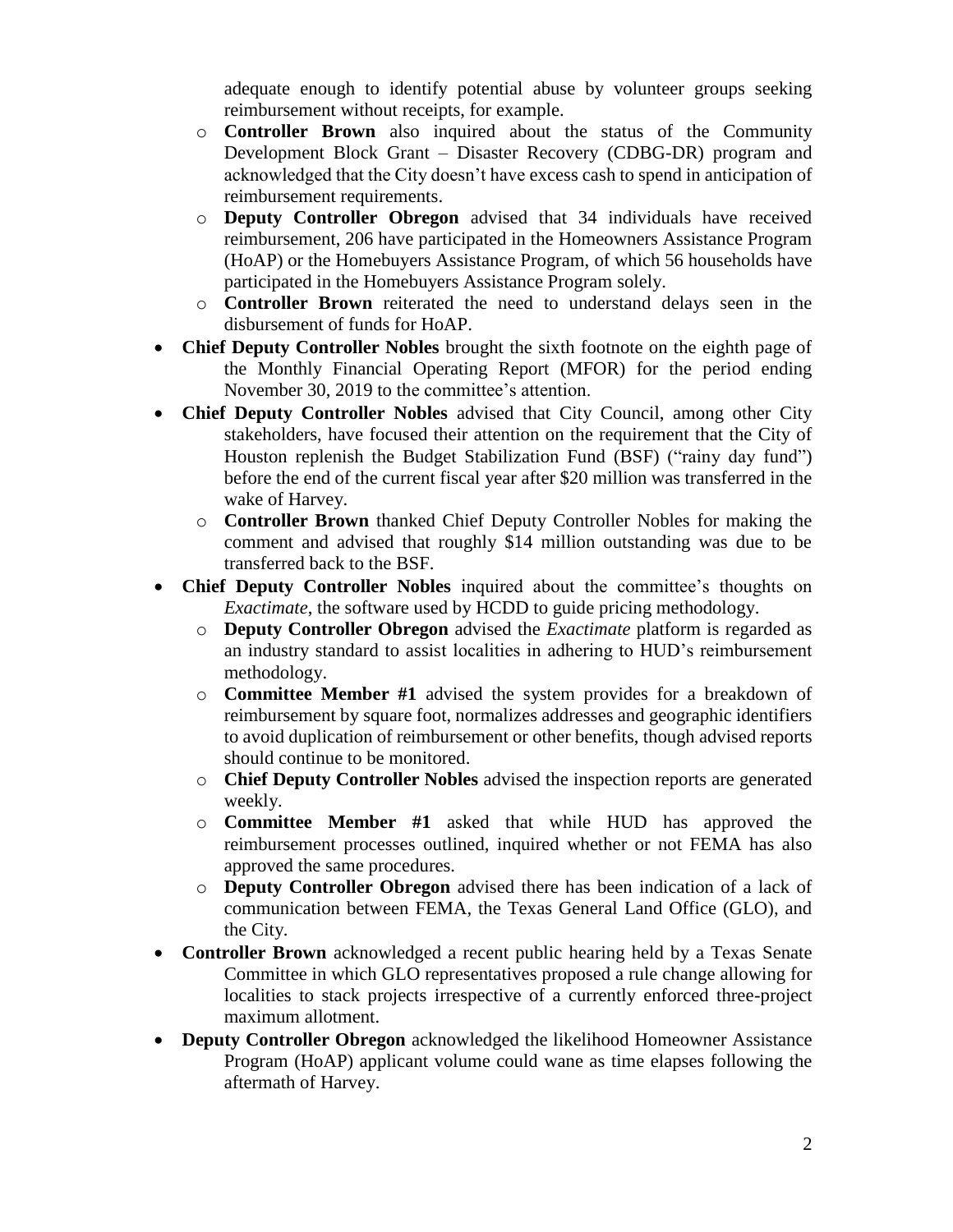- **Chief Deputy Controller Nobles** inquired whether the project verification process could be the root of delays experienced by residents.
	- o **Committee Member #1** acknowledged that there are many complex rules associated with applicant eligibility and indicated income level is often a deterrent as the income eligibility threshold applies to all members of a household – not only the sole applicant.
- **Deputy Controller Obregon** advised the total projected spend amount for HoAP was roughly \$392 million, though as of November 30, 2019, only \$25 million has been spent.
	- o **Controller Brown** reiterated a need to understand the delays and inquired whether the Committee should be aware of any statutes provisioning the timely expenditure of recovery funds, including CDBG-DR funding.
	- o **Controller Brown** outlined a concern about the uncertainty related to funding not expended in a timely manner and in accordance with HUD guidelines.

# **IV. Discussion**

- **Controller Brown** inquired whether the Committee had any opinion on whether recovery programs the scale of that undertaken by **HCDD** should be "in house" or administered by a third party.
- **Controller Brown** indicated the Committee and the Controller's Office should request an accounting of administrative costs for **HCDD**; what's been spent and what's budgeted.
- **Controller Brown** asked **City Auditor Courtney Smith** what could be included in her scope to mitigate concerns in the recovery process.
	- o Discussion was held.
- **Committee Member #1** advised the Controller's Office should seek the total number of applications submitted to **HCDD**, as well as better understand the applicant eligibility criteria.
	- o Moreover, **Committee Member #1** suggested the Committee review how applicants are denied, how many have been denied, the criteria in which applicants are denied, as well as how many stages an applicant experiences in the eligibility verification process.
- **Deputy Controller Obregon** suggested the Committee reach out to **HCDD** to learn about the status of applicants and surveys submitted.
	- o **Chief Deputy Controller Nobles** advised it was their understanding **HCDD** was using multiple databases for various **HCDD** recovery intake and resource centers.
	- o **Controller Brown** advised the Committee should seek to understand if the delays were related to the capacity of inspectors, or intake/processing procedures.
- **Deputy Controller Obregon** mentioned recent reporting about the potential assumption of responsibility by the **GLO** of the City's recovery effort.
	- o **Controller Brown** inquired with the Committee if they believed **GLO** to be more equipped and better positioned to administer the City's recovery.
	- o **Committee Member #1** advised such a conclusion is conditional upon resources and experience held by **GLO** representatives.
- **Deputy Controller Obregon** advised that the projected spend for housing efforts funded by CDBG-DR funds was approximately \$167 million, but the City has only spent \$25 million.